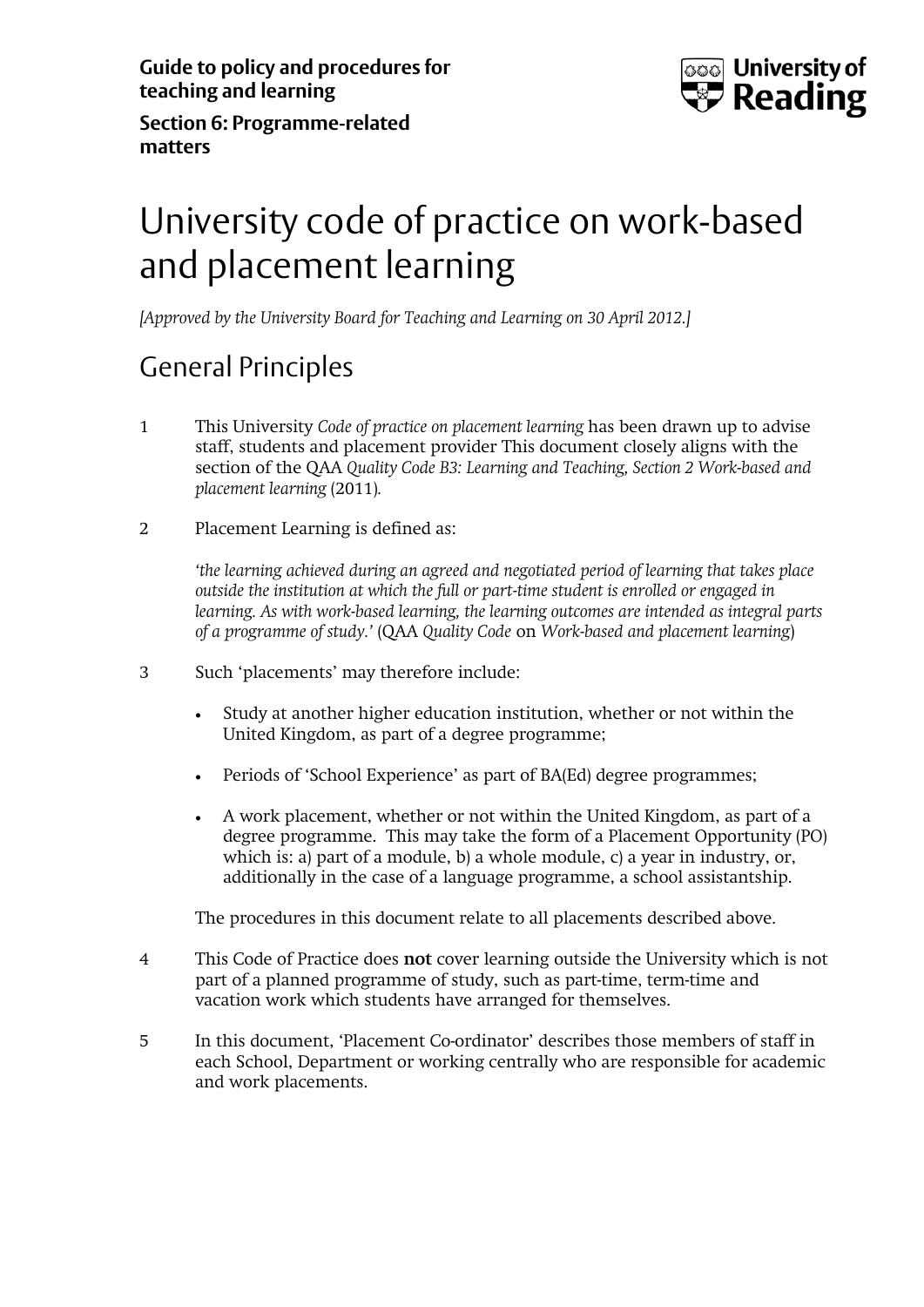# Responsibilities for academic standards and quality

#### **Programme Design and Programme Specifications**

6 In developing programmes which include an element of placement learning, Schools should reflect on the placement opportunities they intend to provide and ensure that the programme aims and learning outcomes appropriately reflect the contribution that the placement makes. Scrutiny Panels convened to consider relevant new programme initiatives will wish to be satisfied that this is the case. The University's guidance on *Approval of a new Programme* gives further details:

http://www.reading.ac.uk/web/FILES/qualitysupport/approvalnewprog.pdf

- 7 Schools should also take into consideration relevant Subject Benchmarking Statements and, where appropriate, the requirements of professional bodies.
- 8 In drawing up programme specifications for relevant programmes, Schools should include 'a brief statement on opportunities for students to study in another country or on placements', as required in the University's *Guidelines on producing Undergraduate Programme Specifications*:
- 9 An alternative / default option to the placement should be put in place for students who fail to secure or undertake a placement due to disability, sickness or other extenuating circumstances agreed by the module convenor.

http://www.reading.ac.uk/web/files/qualitysupport/ugprogspec.pdf.

#### **Student Progression onto Placements**

10 The University would normally allow individuals who fail part two exams at first attempt, to progress onto their placement. In the case of a maxi placement option, employers may choose to commence, defer or terminate the placement. It is the student's responsibility to negotiate suitable time off with their placement provider to revise and resit. If the student progresses with the placement, but fails at second attempt, the placement provider reserves the right to terminate the contract of employment with the student, as they will no longer be enrolled as a student at the University. Students who have chosen mini or micro placements may wish to discuss alternative options with their Schools/Departments. Students must notify their employer if they have failed Part 2 exams at the first attempt.

#### **Assessment of Placement Learning**

- 11 Schools and Departments should ensure that the assessment of any period of placement is appropriate to that placement and allows students to demonstrate their ability to meet relevant learning outcomes.
- 12 Schools should ensure, so far as is practicable, that assessment procedures for programmes which include a placement element comply with the University's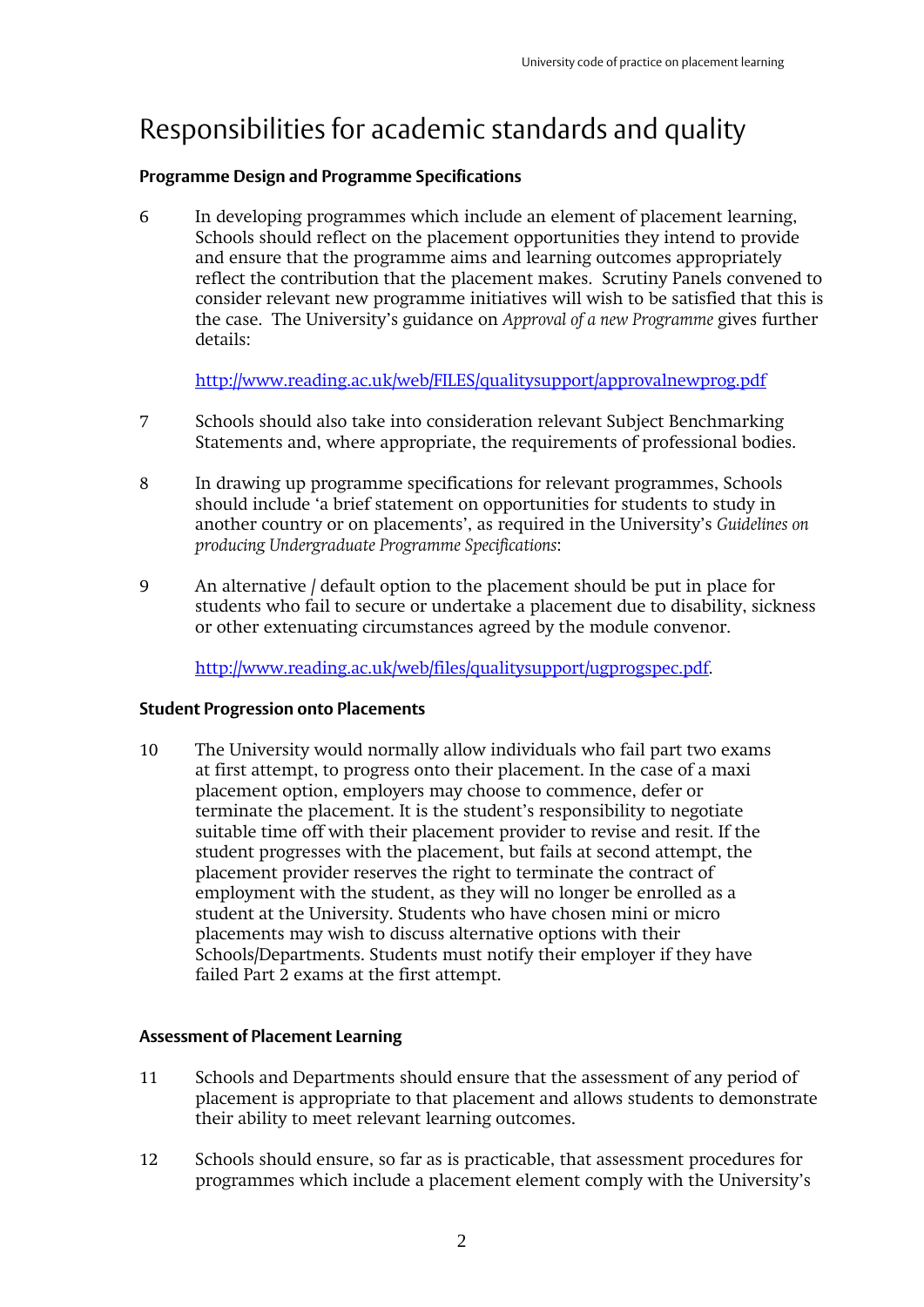*Code of Practice on the Assessment of Taught Programmes* (http://www.reading.ac.uk/Exams/cpat.pdf) and with the University's *Code of Practice on the External Examining of Taught Programmes* http://www.reading.ac.uk/Exams/cpee.pdf.

13 However, it is accepted that in relation to language placements overseas it will not be possible for assessments provided by foreign universities to be moderated either by members of the University staff or by External Examiners. It is one of the principles of the European Credit Transfer Scheme that assessments provided by a host institution must be accepted as reliable by the home university.

#### **Approving and allocating placements**

- 14 In many cases, Schools have long-standing arrangements with their placement providers, based on mutual understanding and effective co-operation, and these will be monitored and evaluated following the procedures below. However, where a placement opportunity with a new provider is being developed, Schools will need to ensure the following:
	- that learning opportunities are provided which enable the intended learning outcomes of the placement element and the degree programme as a whole to be achieved;
	- that students undertaking a placement with the particular provider can be appropriately supported; and
	- that assurance is sought in relation to compliance with health and safety legislation
- 154 In a small number of cases relating to industrial placements overseas, students should be made aware that although such placements are offered, staff have only limited contacts with appropriate placement providers and therefore such placements cannot be guaranteed;
- 16 Where appropriate, Schools should develop placement opportunities which comply with the requirements of the Teacher Training Authority, the Erasmus schemes, and other relevant professional and statutory bodies;
- 17 International Students studying on a programme which includes an industrial placement element in the United Kingdom do **not** need a work permit for that placement if it is a necessary part of their studies.
	- Tier 4 sponsored International Students studying on a programme which includes a work placement element in the United Kingdom do **not** need a work permit for that placement if it is a necessary and assessed part of their studies.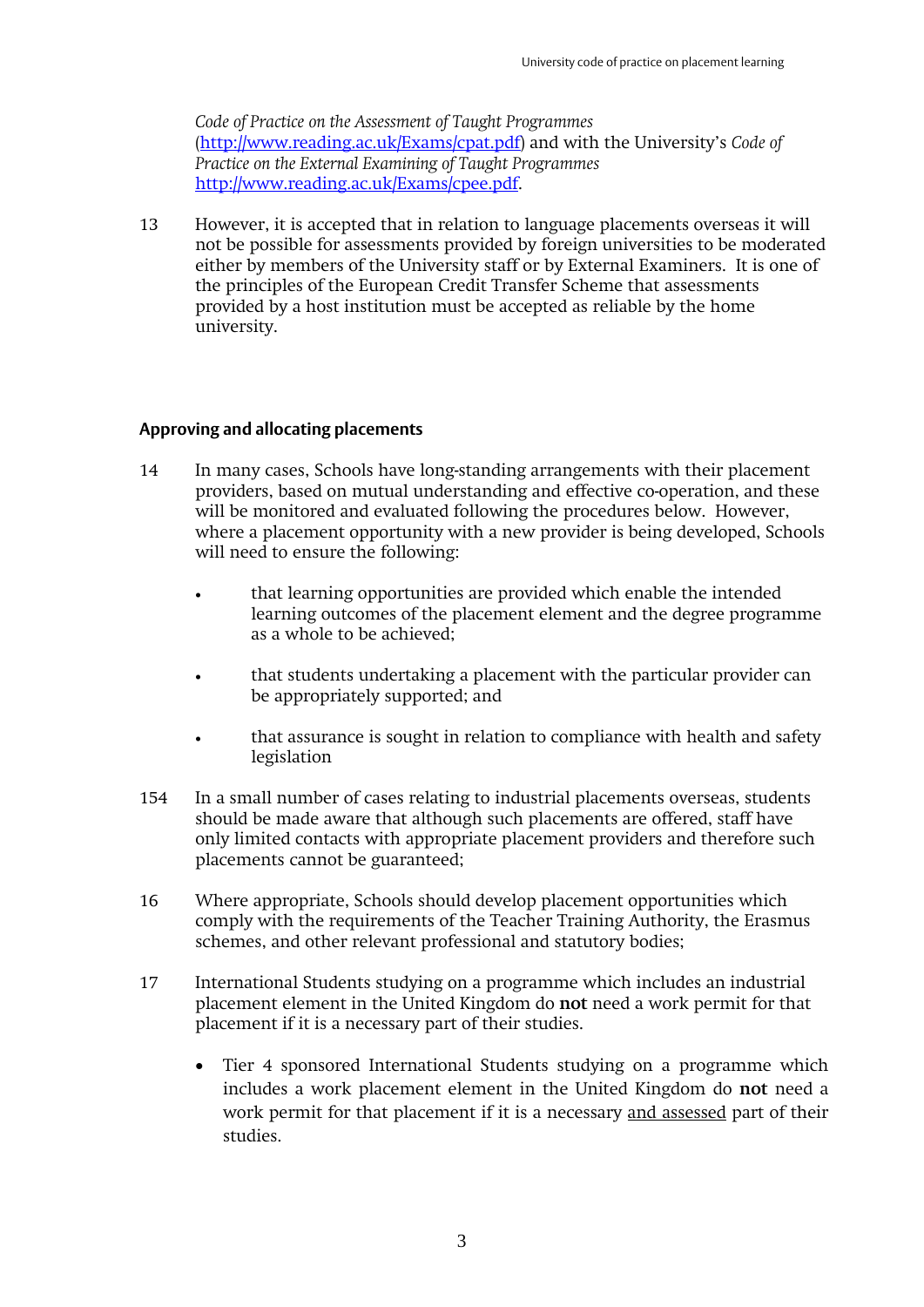- Tier 4 sponsored International students studying on a programme which includes a work placement element outside of the United Kingdom will need to satisfy the entry requirements of the host country as usual and may need to be advised to seek immigration advice as appropriate.
- Tier 4 sponsored International students must not undertake a work placement that is more than 33% of the total length of their course or more than 50% of the total length of the course where the course is at NQF/QCF 6 and is studied at a higher education institution or where the course forms part of a study abroad programme (unless there is a UK statutory requirement that states otherwise – for example a PGCE course and teaching practice).
- If a UK statutory requirement exists stating work placement length must be over UKBA limit then documentary evidence of UK statutory requirement must be readily available should UKBA make a request.

### **Staff Responsibilities**

- 18 Each School which is responsible for programmes involving an element of placement learning should designate at least one appropriate member of staff to act as the Placement Co-ordinator for these programmes;
- 19 The Placement Co-ordinator, alongside the Central Placement Officer responsible for their School/Faculty (see http://www.reading.ac.uk/seecc/placements/support.asp), will be responsible for:
	- evaluating and approving placement opportunities, for all students including those with special needs;
	- liaising with placement providers, as appropriate;
	- providing information to students on potential placement providers;
	- providing a briefing/induction to students before they leave for their placement (see section on Information, Support and Guidance below);
	- editing a Placement Handbook for all relevant students;
	- ensuring that appropriate staff are in contact with students on placements and ensuring that student progress is monitored via the RISIS placement module;
	- keeping a record of student contact details (for students studying overseas, such details should also be supplied to the Reading International Office);
	- debriefing students after they return to the University;
	- carrying out an annual evaluation of placement opportunities;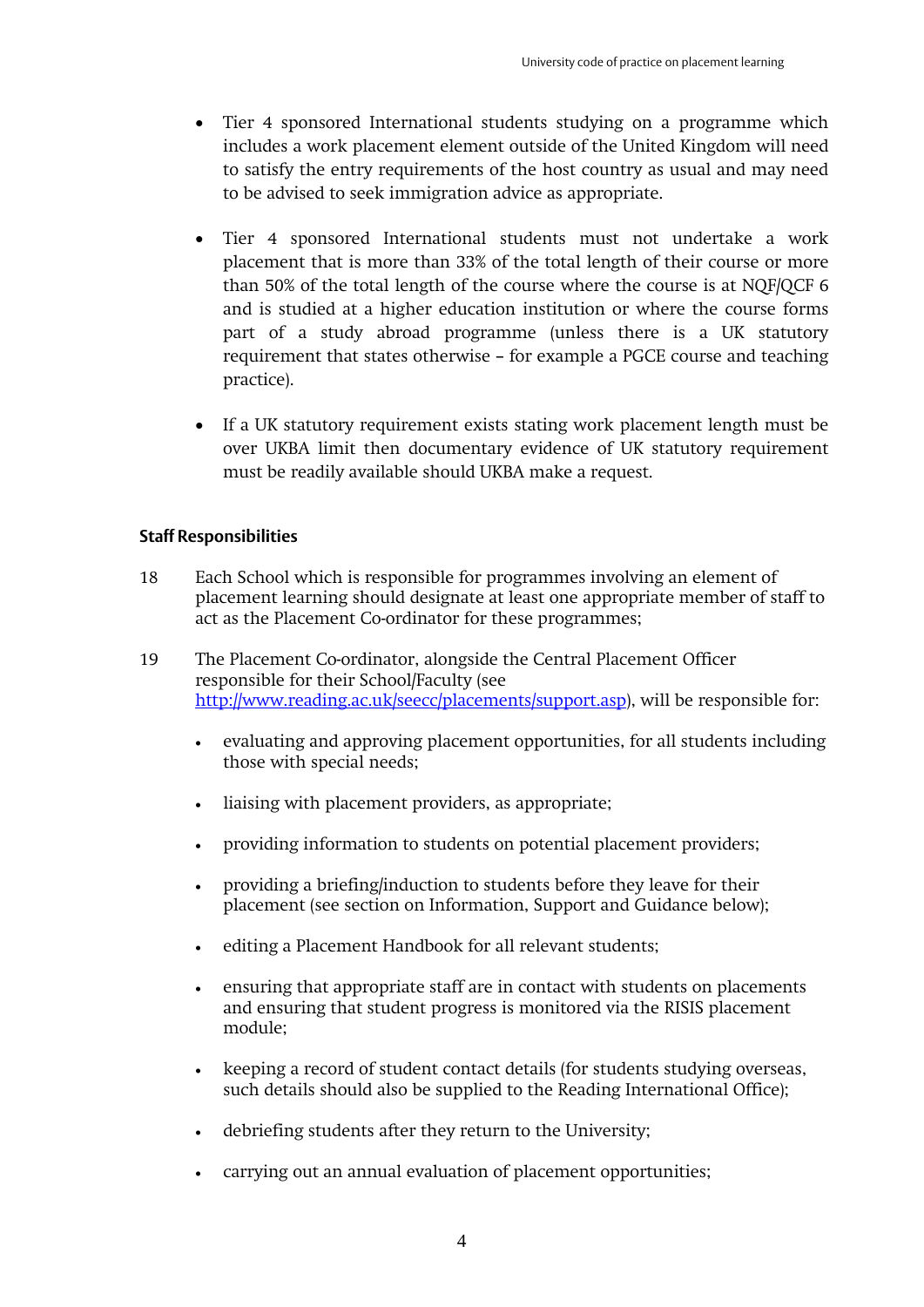- Tier 4 sponsored International students need to be monitored by Schools/Departments and regular recorded contact with students on placements is required whether through a Placements Officer or through other relevant officers/staff in Schools/Departments;
- Placement providers must notify the University if a Tier 4 sponsored International student is absent for 10 consecutive working days via the Placements Officer or other relevant officers/staff in Schools/Departments. If a genuine reason for the absence of a particular student with evidence cannot be established upon further investigation by the School/Department the relevant officer/staff within the School/Department must inform the International Student Adviser as soon as possible who will then make a report to the UKBA as a student missing an expected contact;
- Once a work placement has been agreed for a sponsored student, the relevant School/Department must inform the International Student Adviser so they can inform the UKBA of the student's work placement details i.e. name of employer and address;
- If further advice is needed please contact the Placement and Development Manager, SEECC in the first instance.

### Responsibilities of Placement Provider

- 20 Partners have a number of responsibilities and it will be necessary for Schools to liaise with partners to ensure**:**
	- the provision of relevant learning opportunities;
	- their role, where appropriate, in the assessment of students is undertaken correctly. In this regard, Schools should provide appropriate information for placement providers which enables them to fulfil any responsibilities in relation to assessment;
	- the duty of care including the health and safety of students is understood and acted upon by the placement provider;
	- the University does not allow Tier 4 sponsored students to attend placement providers who are unable or unwilling to agree to report absences back to the University.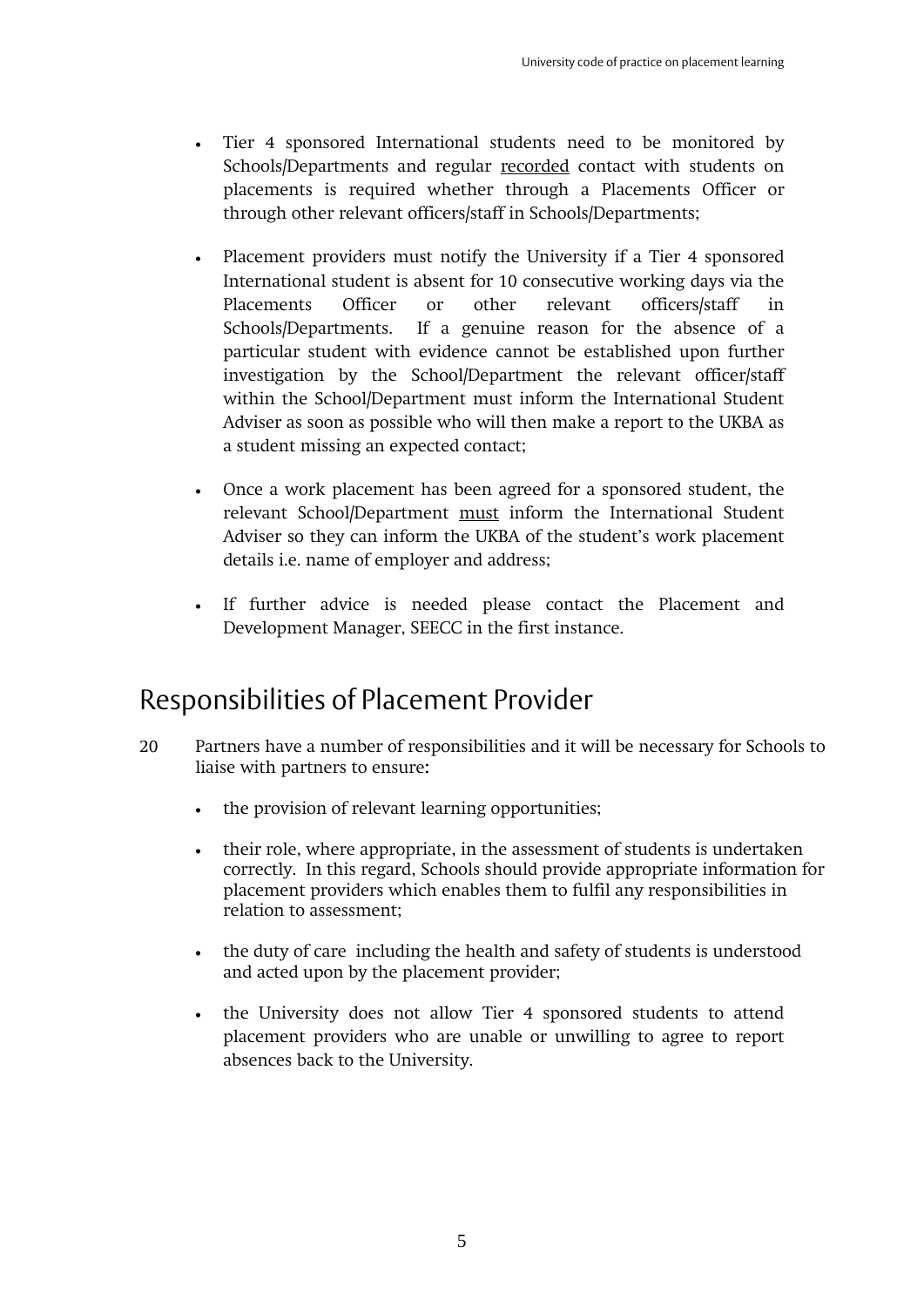# Responsibilities and Entitlement of Students

21 Students have the responsibility to meet the norms and expectations of a given professional occupation and in many cases it would be useful if these were documented by the employer. This may include elements of IPR and client confidentiality. Students need to be made aware of their entitlement in regards to working hours, holidays and conditions of employment. The University will make students aware of the conduct it expects from its students whilst on placement. In some cases it will be useful to put in place a learning agreement agreed to by the University, the employer and the student.

### **Student Complaints**

22 Any complaints by students relating to their placement should be dealt with in accordance with the University's Student Complaints Procedure:

http://www.reading.ac.uk/web/FILES/qualitysupport/studentcomplaints.pdf

 SEECC are responsible for checking compliance of placement operations and adherence to the Placement Codes of Practice across the University (e.g. duty of care) but the School is ultimately responsible for the management of all aspects of their placement programme. If schools are found not to be undertaking the recommended placement operations, discussions will be had with those responsible, e.g. module convener.

- 23 Students should be made aware in the placement documentation that they should raise complaints initially with the relevant Placement Co-ordinator.
- 24 Where students on a placement have a concern about the standards of practice adopted by the placement provider they should, in the first instance, contact their Head of School.

### **Students with disabilities**

- 25 Schools should, wherever possible, provide placement opportunities which are inclusive and available to all students, whether disabled or non-disabled;
- 26 As soon as they are informed that a student with a disability is to study on a programme with a placement element, Schools should determine whether placement opportunities are available which would be accessible to the student, and, if not, explore all reasonable adjustments that can be made to make placement opportunities a possibility. Schools should, however, also make it clear to such students that placements will be provided within the discretion of the School and the placement provider, taking into consideration that certain students may not have complete freedom of choice with regard to placement location, particularly where the physical environment makes it impossible;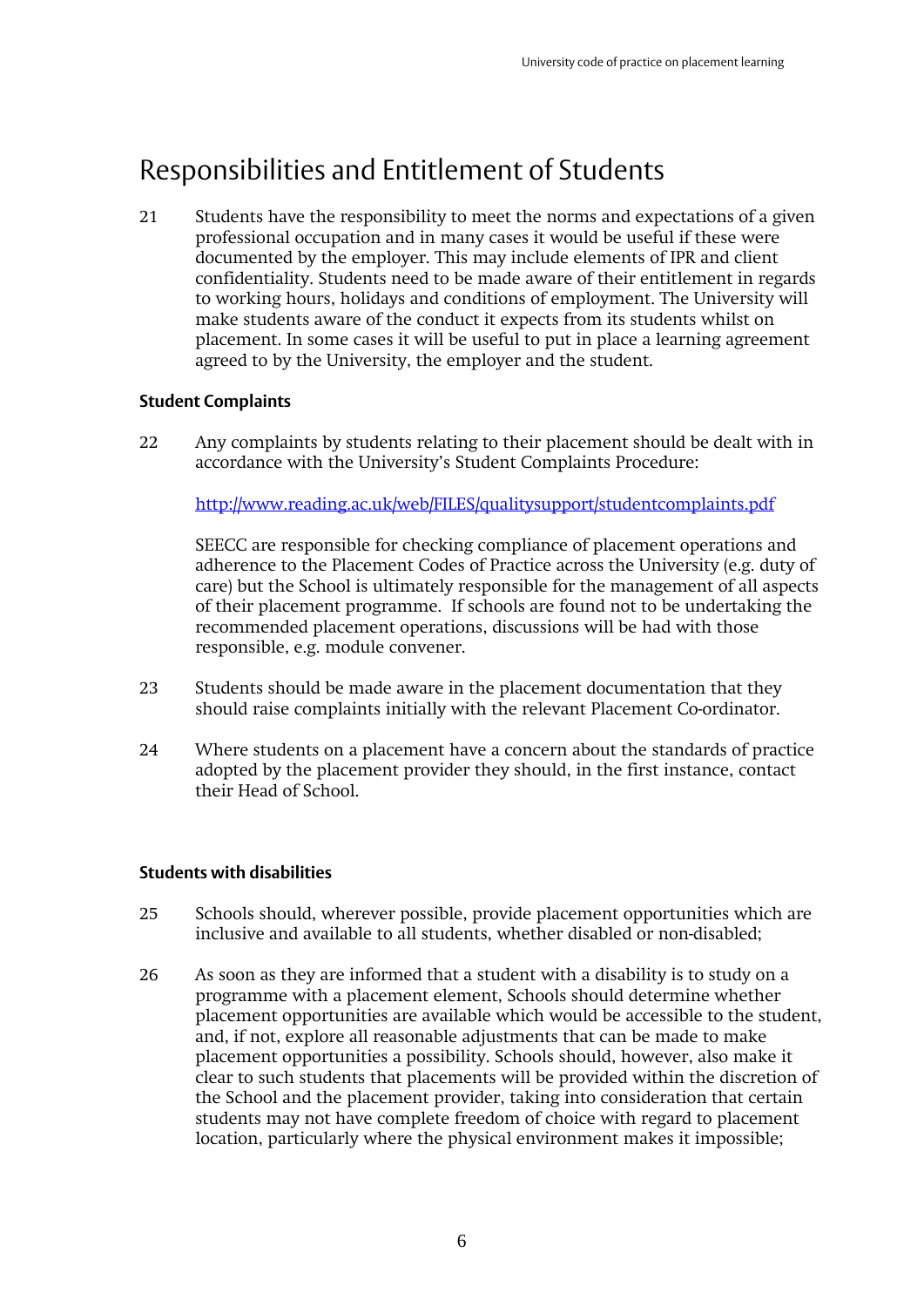27 Schools should discuss the requirements of disabled students with placement providers before allocating placements and should monitor the appropriateness of a placement location in the end of placement evaluation forms.

### Information, Support and Guidance

- 28 Schools should provide brief details of placement opportunities for applicants, both in their own literature and on their websites. Such information is also required to be included in relevant programme handbooks;
- 29 Schools should provide a briefing/induction to all students before they leave for their placement. This induction should cover:
	- Programme requirements for the placement, including any requirements relating to progress reports or assessments;
	- An introduction to the placement environment, including cultural orientation (where appropriate), work expectations, and health and safety information;
	- Students' responsibilities both as a representative of the University and also towards the placement provider. This should also include responsibility for alerting the placement provider and the University to any problems with the placement which might prevent satisfactory progress or completion;
	- Any legal or ethical considerations, such as client or patient confidentiality;
	- Availability of any additional language or skills preparation;
	- Insurance cover;
	- Institutional and School/Department support services available to students on placements, including contact details of appropriate staff.
- 30 As part of any briefing, students should be made aware of the consequences for their degree programme (and for their subsequent career, in the case of professionally accredited programmes) of any failure to successfully complete the placement. In cases of extenuating circumstances where the placement option could not be completed, students should be given alternative options;
- 31 Schools should also provide a Placement Handbook for all relevant students, covering the above information;
- 32 Schools should, as part of any debriefing of students on their return to the University at the end of the placement period, provide an appropriate reorientation to their degree programme.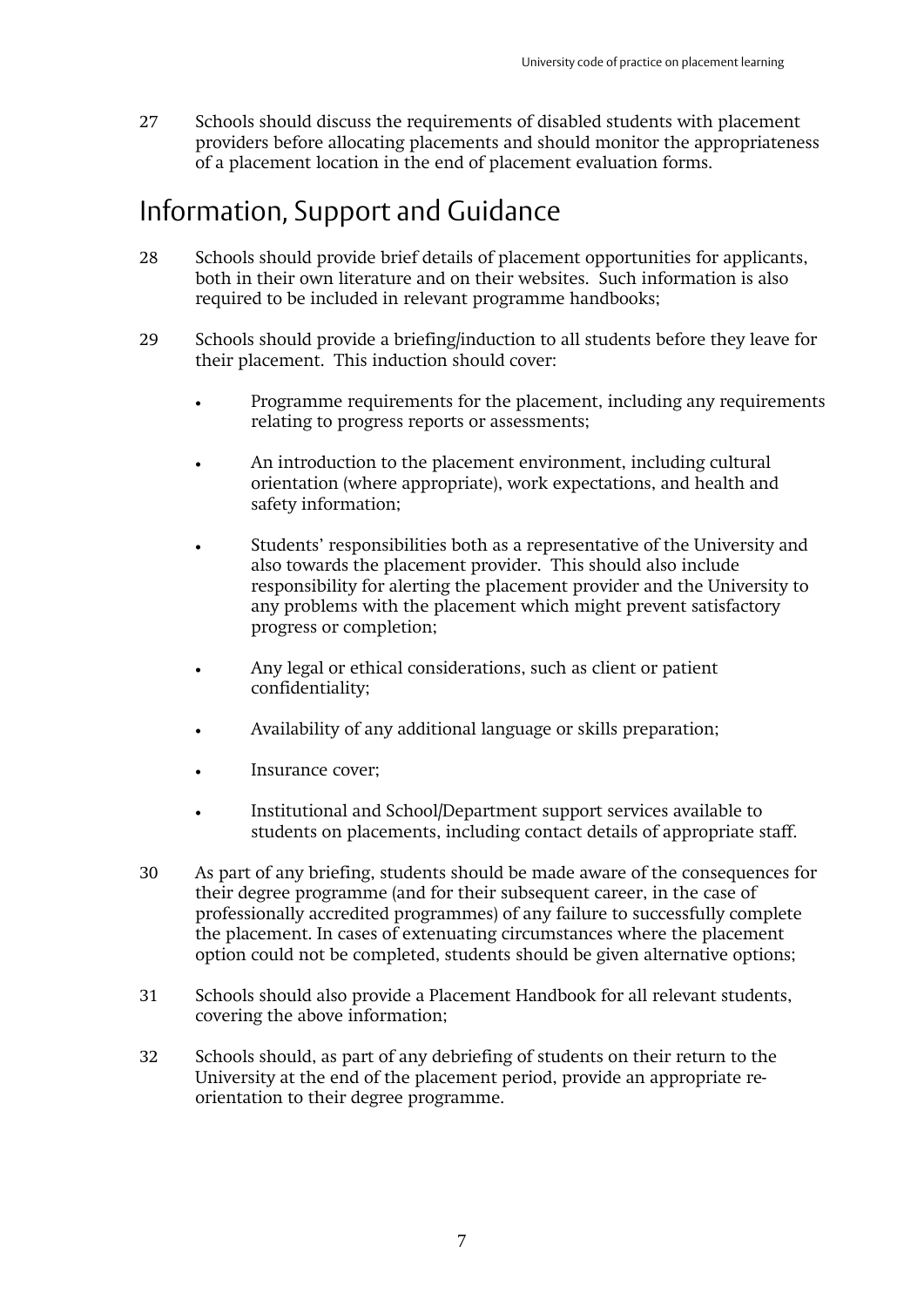### Placement Provider

- 33 Such responsibilities should be set down in writing and, where possible, a formal agreement or contact should be drawn up. Students studying abroad under the Erasmus scheme are required to have a 'learning agreement' signed by an appropriate member of staff;
- 34 In the case of industrial placements, there may not be a set group of placement providers who are used each year. Relevant Schools may therefore wish to draw up a generic document which could be used by a range of providers.

# Staff Development

- 35 Each School is responsible for the staff development of its Placement staff, and should recognise the importance of their role, and of staff development in this area. Schools should ensure that:
	- Placement staff are aware of CSTD training available;
	- Placement staff are aware of the Placement Tutors' Community of Practice which offers the opportunity to correspond with other Placement staff within the University. http://www.reading.ac.uk/seecc/staff-only/placements/

### Monitoring and Evaluation

- 36 The Placement Co-ordinator will be responsible for ensuring that appropriate staff are in contact with students on placements and that their progress is monitored, both by the School/Department, central Placement and Development Team in SEECC where necessary and by the placement provider;
- 37 Placement Co-ordinators should ensure that wherever possible, students on a placement are visited at least once by an appropriate member of staff. Only in certain circumstance will students not be visited, such as a short placement period or due to geographical location or where the placement is deemed to be 'low risk' – see placement health and safety handbook. In these cases, the Placement Co-ordinator will be responsible for making alternative arrangements for regular contact and monitoring of progress;
- 38 Where a placement is terminated due to misconduct on the part of a student, the case will be considered in accordance with the University's *Regulations for Conduct*, which are published in the University Calendar: http://www.reading.ac.uk/internal/Calendar/
- 39 Schools should provide an opportunity for students and placement providers to evaluate and provide both formal and informal feedback on the placement once it has ended. Formal feedback may be collected by means of an evaluation form, for example. These evaluations should be considered by the relevant Board(s) of